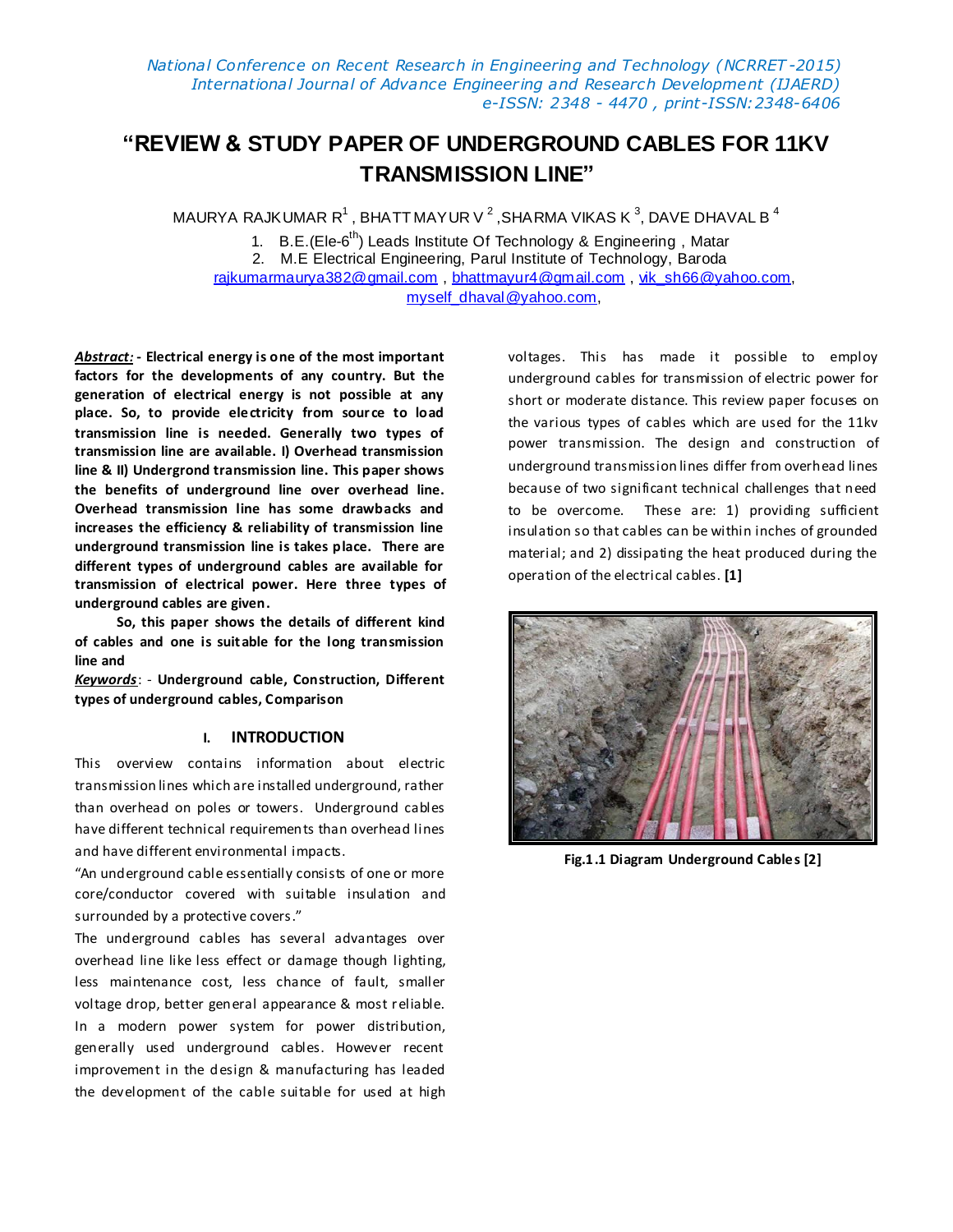| <b>Properties</b>                                                                       | Unit                         | Copper                             | <b>Aluminium</b> |  |
|-----------------------------------------------------------------------------------------|------------------------------|------------------------------------|------------------|--|
| Density                                                                                 | g/cm <sup>3</sup>            | 8.89                               | 2.703            |  |
| Resistivity                                                                             | Oh.<br>$Mm^2/Km$             | 17.241                             | 28.264           |  |
| Constant<br>mass<br>temperature<br>coefficient                                          | $1/$ $\mathbb{C}$            | 0.00393                            | 0.00403          |  |
| Conductivity                                                                            | Siemens<br>m/mm <sup>2</sup> | 58                                 | 36               |  |
| Temperature<br>coefficient<br>at °C                                                     | $\mathfrak{C}$               | 234.5                              | 228              |  |
| Specific heat<br>per unit<br>weight                                                     | w/g/ °C                      | 0.389                              | 0.8870           |  |
| Coefficient<br>of linear<br>expansion                                                   | $1/$ $\mathbb{C}$            | $17x10^6$                          | $23x10^{-6}$     |  |
| 400<br>⊜<br>⊚<br>350<br>@<br>⊚<br>◉<br>⊛<br>300<br>ux Density (mG)<br>250<br>200<br>150 |                              | Underground Cable<br>Overhead Line |                  |  |

Magnetic 100 50 o  $-50$ 

40  $-30$   $-10$  $\mathbf 0$ 

Right of Way Position (feet)

 $-20$ 

10 20 30 40 50

## **Fig.1.2 Simulation of underground cable & Overhead line [2]**

#### **II. GENERAL CONSTRUCTION OF CABLE**

#### **Table 2: Comparison of Cable properties [3]**

In general construction of cable following contains is included:

- Core/conductor
- Insulation
- Metallic Sheath
- Bedding
- Armouring
- Serving



# **Fig.2.1 Details of Underground Cable [3]**

**A) Conductor:-**

Generally conductor are made up of copper/aluminium with a circular, compacted & stranded. Copper and aluminium are used to provide sufficient flexibility in stranded form. Cable mainly consists of one, two, three or four conductor depending upon service required.

#### **B) Insulation:-**

In a laid underground conductor, it is used to provide a sufficient thickness of insulation and it depends upon the voltage level.

Insulation provides following properties: - High insulation resistance to avoid leakage current, High dielectric strength to avoid electrical breakdown of the cable, high mechanical strength.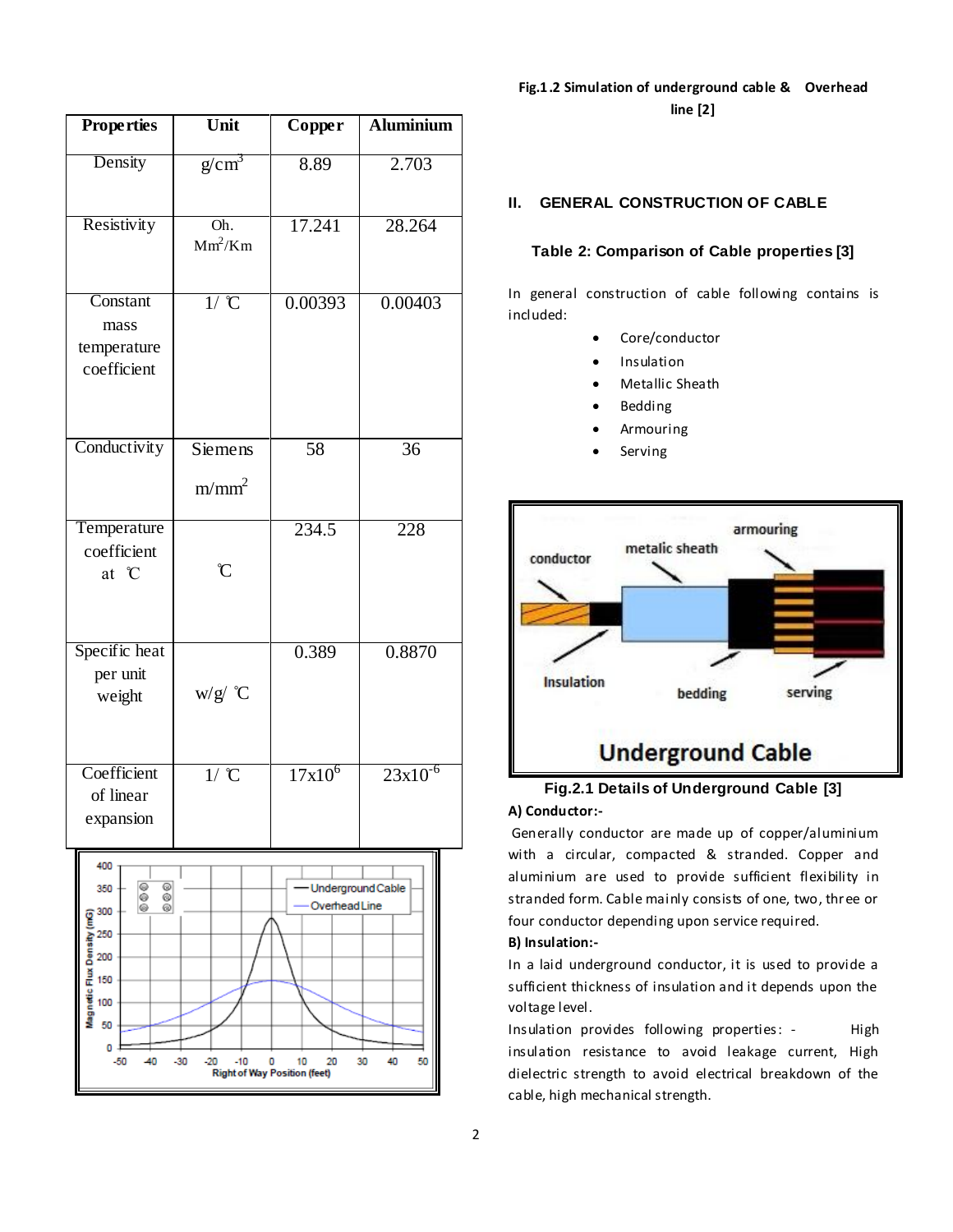Different material used for cable insulation: - Rubber, V.I.R (Vulcanized India Rubber), Impregnated paper, P.V.C (Polyvinyl chloride).

#### **C) Metallic sheath:-**

This layer of underground cable insulates with the presence of soil, moisture, gases, and some other liquids, in order to protect the cable metallic sheath made up of lead or aluminium to provide over the insulation.

#### **D) Bedding:-**

Bedding is provided to cable the cable from corrosion and some mechanical injuries. It is made up of jute or hessian tape.

#### **E) Armouring:-**

It consists of one or two layers i.e. galvanised steel wire or steel tape, to protect the cable from mechanical injuries while handling.

#### **F) Serving:-**

It is the outermost part of the cable, wiz made of some fibrous material like jute in order to protect the armouring from atmospheric condition.

**III. Types of underground cables for 11kv that can list** are as follows:-

- 1. Cross-linked polyethylene(XLPE)
- 2. Self-contained fluid-filled(SCFF)
- 3. High-pressure Gas-filled (HPGF)
- 4. Polyvinyl chloride (PVC)

#### **1) Cross-linked polyethylene (XLPE) Cable:-**

XLPE is an abbreviated designation of "cross-linked polyethylene". Cross linked polyethylene is produced from polyethylene under high pressure with organic peroxides as additives. The application of heat and pressure is used to effect the cross linking. This causes the individual molecular chains to link with one another which in turn causes the material to change from a thermoplastic to an elastic material.

An important advantage of XLPE as insulation for medium and high voltage cables is their low dielectric loss. The dielectric loss factor is about one decimal power lower than that of paper insulated cables and about two decimal powers lower than that of PVC- insulated cables. Since the dielectric constant is also more favorable, the mutual capacitance of XLPE cables is also lower, thus reducing the

charging currents and earth-leakage currents in networks without the rigid star- point earthing. Its characteristic differs its property from other cables, which can be given as:

-- Its excellent electrical and physical properties.

--Capability of Carrying Large Currents The excellent resistance to thermal deformation and the excellent aging property of XLPE cable permit it to carry large currents under normal (90ºC), emergency (130ºC) or short circuit (250ºC) conditions

-- Ease of Installation XLPE cable withstands smaller radius bending and is lighter in weight, allowing for easy and reliable installation. Furthermore, the splicing and terminating methods for XLPE cable are simpler in comparison with other kinds of cables.

--Free from Height Limitation and Maintenance XLPE cables can be installed anywhere without special consideration of the route profile (height limitations) since it does not contain oil and thus is free from failures due to oil migration in oil-filled cables.

--No Metallic Sheath Required XLPE cable does not generally demand a metallic sheath. Thus it is free from the failures peculiar to metallic-sheathed cables, such as corrosion and fatigue.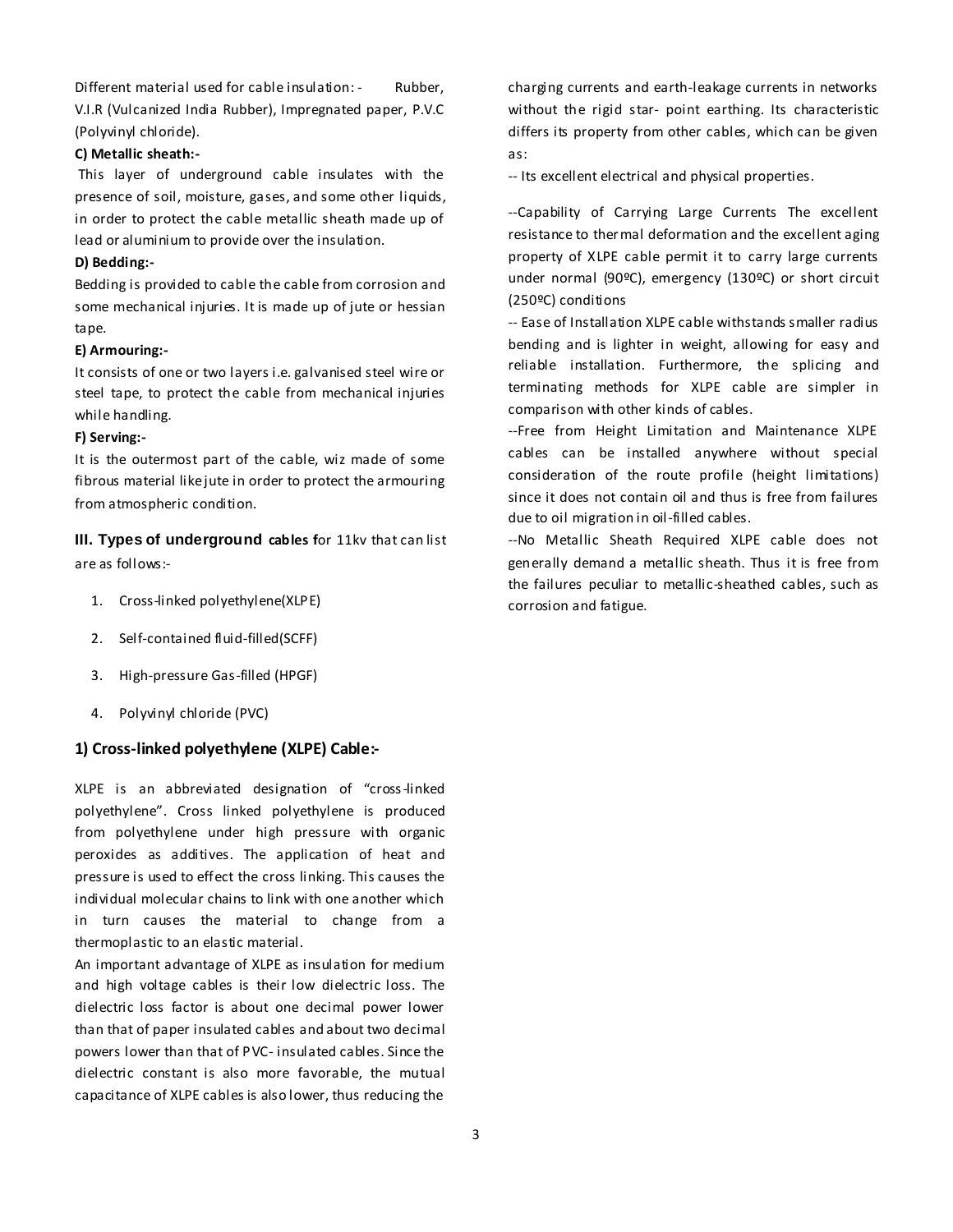

**Fig: 3.1 [XLPE CABLE] [6]**

- On the XLPE cables, high voltage test at room temperature is performed by testing the cables to withstand a voltage of 3kv ac at a frequency of 40 to 60 Hz or an ac voltage of 7.2 KV. It is kept under temperature of 82  $\pm 2^{\circ}$ C for 14 days and the maximum water absorbed value is 1 mg/cm2.[6]

#### **2) Self-contained Fluid-filled (SCFF) Cable:-**

SCFF cables are laminar paper or LPP insulation. These cables can be manufactured in very long splice free length which makes them useful for submarine projects, through

use is diminishing worldwide. A fluid channel in the middle of the conductor (between the cores of threeconductor cable) permits the dielectric oil expansion and the contraction under pressure, inhibiting insulation voids from forming. It contains the positive internal pressure (15- 75psig, 0.1-0.5MPa) and an insulating jacket is put over the sheath.



**Fig: 3.2[SCFF CABLE] [2]**

#### **3) High-pressure Gas-filled (HPGF) Cable:-**

HPGF cable is the modified version of HPFF cable, this system utilized a pressurized gas (Nitrogen) filled pipe instead of the fluid-filled pipe. It is highly reliable, not complex, trouble free-system with a proven long term track record for new bulk power transmission circuit in the 69kv to 500kv range, as an alternative to solid dielectric cables, It is more preferable in underground high voltage transmission cable because of its multiple layer of insulating tapes produce a uniform laminated insulation wall, minimizing effect of any abnormalities in the insulation wall, as compared to an extruded insulation solid dielectric cable and its longer length of 4000 feet minimizes the number of manholes, splices and cost.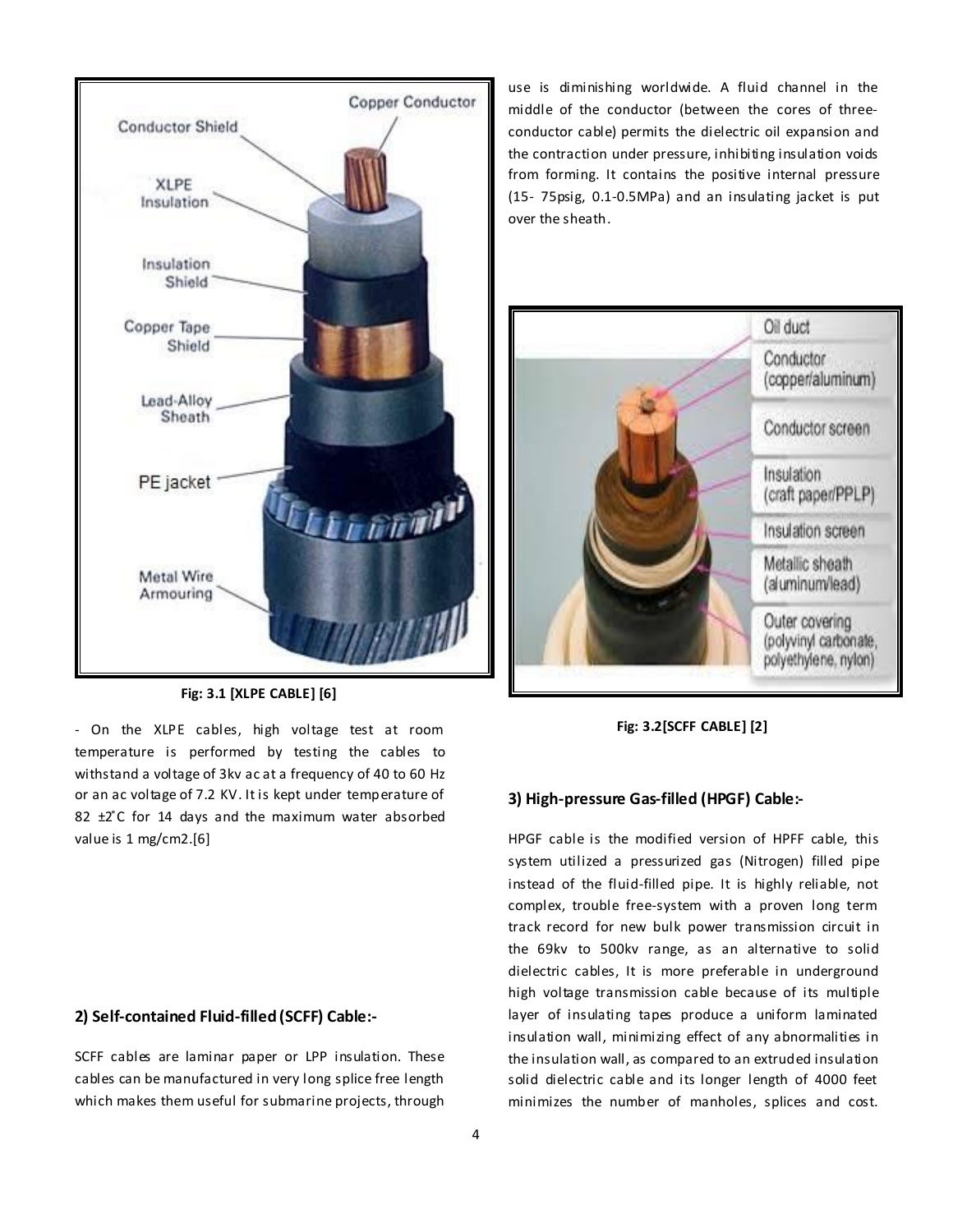These cables can be over insulated to allow future operation at a higher system voltage. A number of circuit have been installed in this fashion and operated at a lower voltage initially for years and then later switched to the higher operating voltage when greater MVA system capacity was required of the feeder.

HPGF cables are very similar in design to HPFF cables except:

a) The insulation thickness are greater as shown in table below due to the lower electrical strength of gas as compared to fluid;

Paper Insulation Thickness [4]

| Voltage | HPGF    | <b>HPFF</b> |
|---------|---------|-------------|
| 69KV    | 0.300'' | 0.270''     |
| 115KV   | 0.485'' | 0.375''     |
| 138KV   | 0.585'' | 0.440''     |

b) The cable impregnate used in HPGF cables is a far more viscous fluid to minimize the drainage of the impregnate from the insulating tapes.

It provides the high reliability, ruggedness without a liquid in a pipe, which eliminates the environment concern. It also extremely low magnetic field (1 to 2 milligausses) as confirmed by industry tests and data. This is about 50 times lower than 1/C solid dielectric cables installed in duct banks or direct buried. The Nitrogen gas used in this cable is pressurize of 200 psig prevents ionization in service under normal and emergency operating condition with a low cost, thus this unit contains only three pressure switches for hi-low— Emergency alarms, one nitrogen pressure regulator and two nitrogen cylinders.



**Fig: 3.3[HPGF CABLE][4]**

#### **4) Polyvinyl chloride (PVC) insulated cable:-**

They are commonly abbreviated as PVC's, widely used in various fields. It is relatively at low cost, biological and chemical resistance which being used in various applications. Low voltage copper conductor PVC cables are extremely used for domestics home appliances wiring, house wiring and internal wiring for lighting circuits in factories, in control, instrumentation, submarine, etc. Due to its high tensile strength, superior conductivity, better flexibility & ease joining.

### PVC CABLES

- I. Railway signaling & auto cables
- II. Power cables Upto 61 cores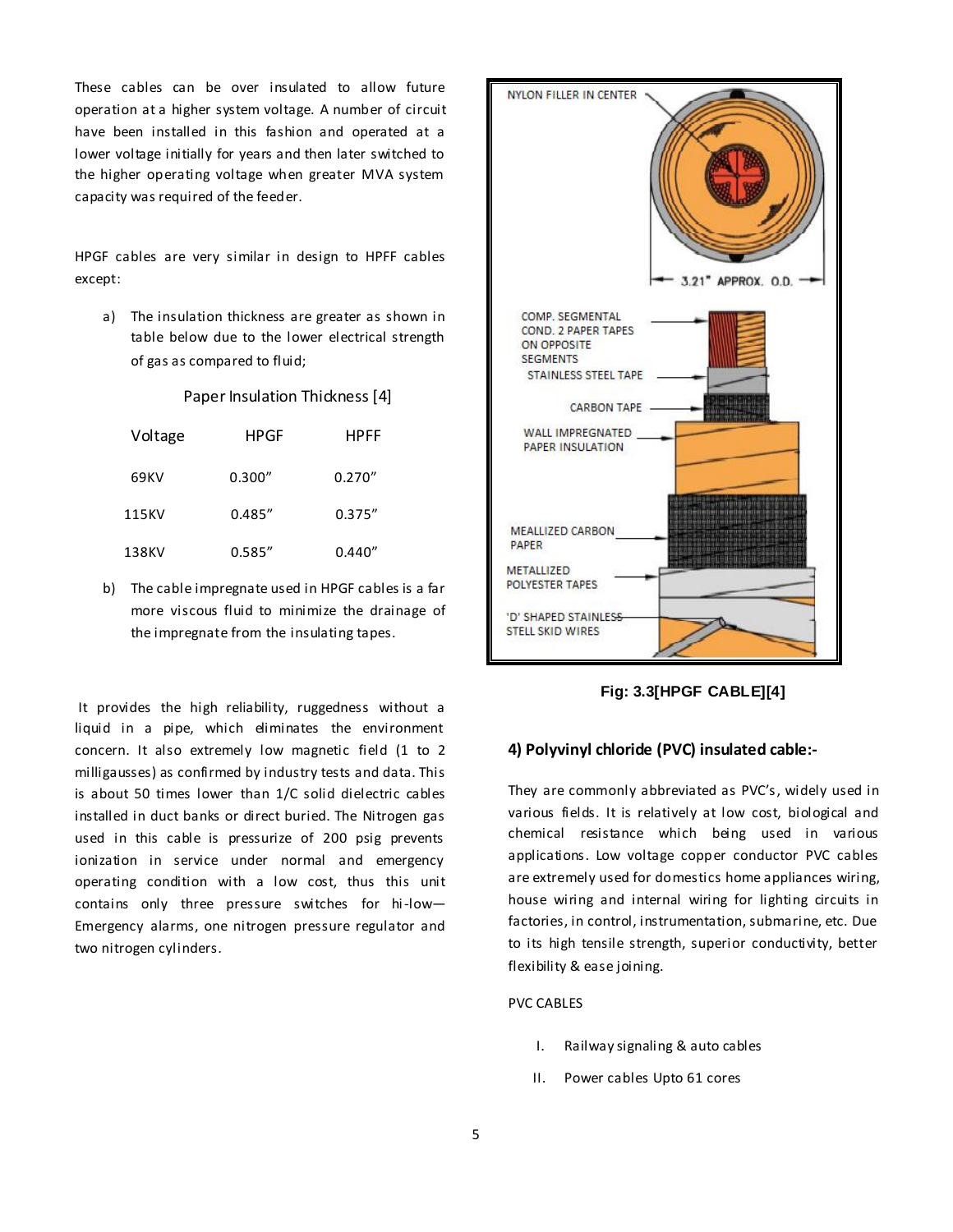III. Flat cables for submersible pumps

#### IV. FRLS/FR/HR/Fire survival cables

This type of cable is mainly thin insulated and used in LT side cables. It's have a tensile strength from 20-30 N/mm2 & elongation is of 300-400 %. The permanent elongation can be in negative value with maximum limit of 12%, its insulation thickness is 7.11mm and wire thickness 1.88mm. The treatment given to PVC cables constitute of keeping cables under temperature of 80±2˚C, 100±2˚C, 135±2˚C for Type A, Type B & Type C insulation respectively for 7 days. Mainly PVC cables are used under these cold conditions, the insulation resistance constant is around 36.7MΩ Km at 27˚C and 0.036 MΩ Km at maximum rated temperature.



# **IV. Comparison of Cables:-**

|           | <b>FACTORS</b>      | <b>SAMPLE</b>   | <b>SAMPL</b>    | <b>SAMPLE3</b>      | <b>SAMPLE</b>       |
|-----------|---------------------|-----------------|-----------------|---------------------|---------------------|
|           |                     | 1               | E2              |                     | 4                   |
|           |                     |                 |                 | <b>PVC</b>          |                     |
|           |                     | <b>XLPE</b>     | <b>HPGF</b>     | <b>CABLE</b>        | <b>SCFF</b>         |
|           |                     | <b>CABLE</b>    | <b>CABLE</b>    |                     | <b>CABLE</b>        |
|           |                     |                 |                 |                     |                     |
|           | <b>INSULATION</b>   | <b>XLPE</b>     | <b>PAPER</b>    | <b>PVC</b>          | <b>CRAFT</b>        |
|           |                     |                 |                 |                     | <b>PAPER</b>        |
|           |                     |                 |                 |                     |                     |
|           | NO.OFCORE           | Multi           | 3 core          | Multi               | 3 core              |
|           |                     |                 |                 |                     |                     |
|           |                     |                 |                 |                     |                     |
|           | <b>OPERATING</b>    | Upto            | Upto            | Upto 33kv           | Upto                |
|           | <b>VOLTAGE</b>      | 500kv           | 345k v          |                     | 138kv               |
|           | <b>RATING</b>       |                 |                 |                     |                     |
|           |                     |                 |                 |                     |                     |
|           | <b>VOLTAGE</b>      | 4-5% more       | $5 - 6%$        | $3-5%$ on           | on normal           |
|           | <b>DROP</b>         | than pvc        | on              | normal Op.          | Op. Temp            |
|           |                     |                 | normal          | Temp                |                     |
| <b>RS</b> |                     |                 | Op.             |                     |                     |
|           |                     |                 | Temp            |                     |                     |
|           |                     |                 |                 |                     |                     |
|           | <b>SHORT CKT</b>    | $250^{\circ}$ C | $250^{\circ}$ C | 160 °C              | 160 °C              |
|           | <b>TEMP.RATING</b>  |                 |                 |                     |                     |
| ON        |                     |                 |                 |                     |                     |
|           | <b>OPERATING</b>    | <b>Upto 110</b> | Upto            | Upto $75^{\circ}$ C | Upto $85^{\circ}$ C |
|           | <b>TEMPERATUR</b>   | °C              | 105 °C          |                     |                     |
|           | E                   |                 |                 |                     |                     |
|           |                     |                 |                 |                     |                     |
|           | <b>ARMOURING</b>    | Metal wire      | Unarmo          | <b>PVC</b>          | PVC/Nylo            |
|           |                     | armoring        | <b>ured</b>     | Armoring            | n Armored           |
|           |                     |                 |                 |                     |                     |
|           | <b>COST</b>         | <b>LESS</b>     | <b>HIGH</b>     | <b>VERY</b>         | <b>LESS</b>         |
|           |                     |                 |                 | <b>LESS</b>         |                     |
|           |                     |                 |                 |                     |                     |
|           | <b>SERVICE LIFE</b> | Long            | Very            | Long                | Medium              |
|           |                     |                 | Long            |                     |                     |
|           |                     |                 |                 |                     |                     |

**Fig: 3.4[PVC CABLE][5]**